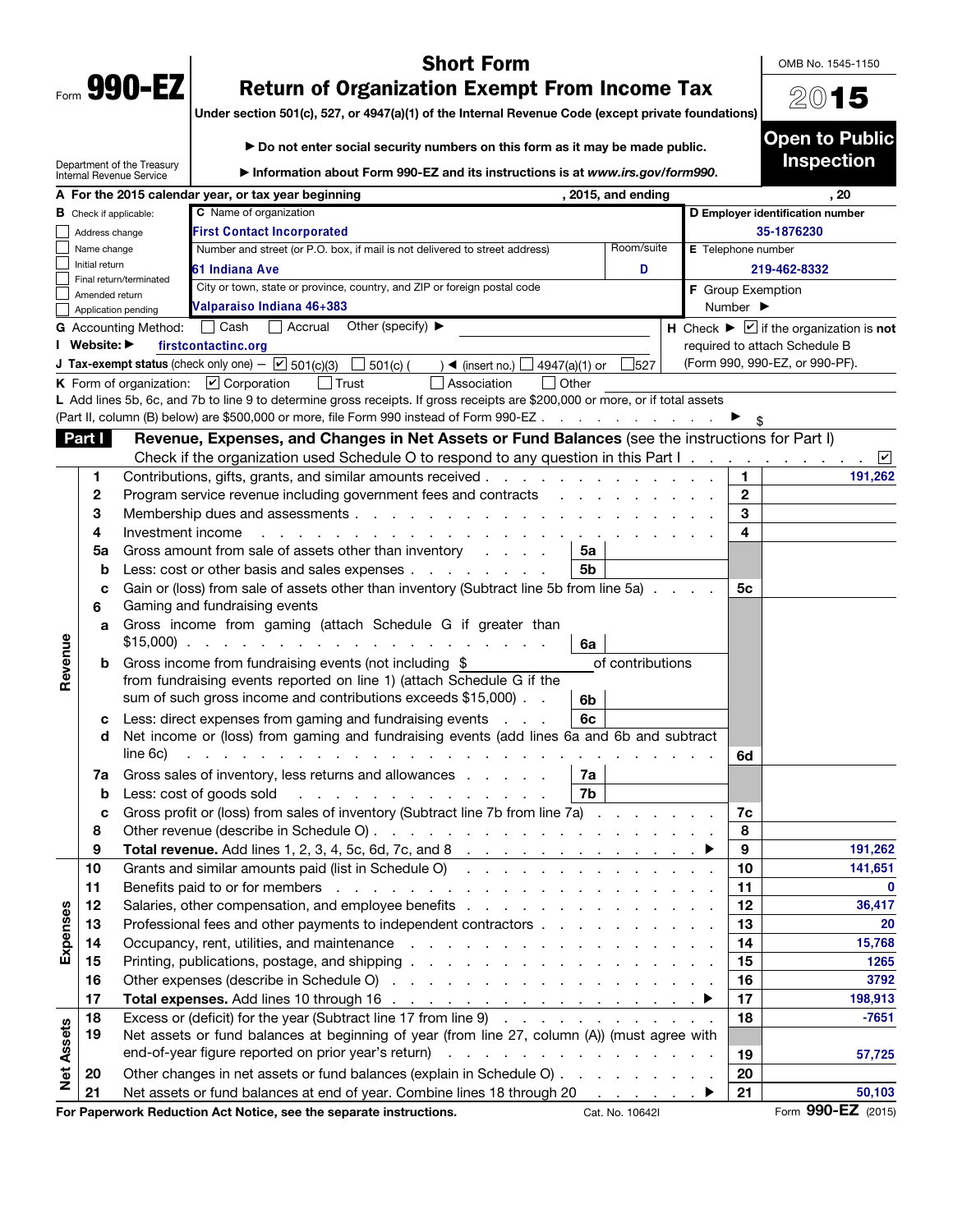|                | Form 990-EZ (2015)                                                                                                                |                                       |                                                                                     |                                                                           |            | Page 2                                                 |
|----------------|-----------------------------------------------------------------------------------------------------------------------------------|---------------------------------------|-------------------------------------------------------------------------------------|---------------------------------------------------------------------------|------------|--------------------------------------------------------|
| Part II        | <b>Balance Sheets</b> (see the instructions for Part II)                                                                          |                                       |                                                                                     |                                                                           |            |                                                        |
|                | Check if the organization used Schedule O to respond to any question in this Part II                                              |                                       |                                                                                     |                                                                           |            |                                                        |
|                |                                                                                                                                   |                                       |                                                                                     | (A) Beginning of year                                                     |            | (B) End of year                                        |
| 22             | Cash, savings, and investments                                                                                                    |                                       |                                                                                     |                                                                           | 22         | 49,403                                                 |
| 23             | Land and buildings. $\ldots$ $\ldots$ $\ldots$ $\ldots$ $\ldots$                                                                  |                                       |                                                                                     |                                                                           | 23         | $\mathbf{0}$                                           |
| 24             | Other assets (describe in Schedule O)                                                                                             |                                       |                                                                                     |                                                                           | 24         | 700                                                    |
| 25             | Total assets                                                                                                                      |                                       |                                                                                     |                                                                           | 25         | 49,403                                                 |
| 26             | Total liabilities (describe in Schedule O)                                                                                        |                                       |                                                                                     |                                                                           | 26         | $\mathbf{0}$                                           |
| 27             | Net assets or fund balances (line 27 of column (B) must agree with line 21)                                                       |                                       |                                                                                     |                                                                           | 27         | 50,103                                                 |
| Part III       | Statement of Program Service Accomplishments (see the instructions for Part III)                                                  |                                       |                                                                                     |                                                                           |            |                                                        |
|                | Check if the organization used Schedule O to respond to any question in this Part III                                             |                                       |                                                                                     | $\cdot$ $\cdot$ $\sqrt{2}$                                                |            | <b>Expenses</b>                                        |
|                | What is the organization's primary exempt purpose?                                                                                |                                       |                                                                                     |                                                                           |            | (Required for section                                  |
|                | Describe the organization's program service accomplishments for each of its three largest program services,                       |                                       |                                                                                     |                                                                           |            | 501(c)(3) and 501(c)(4)<br>organizations; optional for |
|                | as measured by expenses. In a clear and concise manner, describe the services provided, the number of                             |                                       |                                                                                     |                                                                           |            | others.)                                               |
|                | persons benefited, and other relevant information for each program title.                                                         |                                       |                                                                                     |                                                                           |            |                                                        |
|                | 28 \$91,814 was given for rent to 967 Families, \$31,909 was given for utilities to asist 305 Families                            |                                       |                                                                                     |                                                                           |            |                                                        |
|                | \$828 was given for medical help, 11,100 in donated food was given, \$6000 in donated toys were given,                            |                                       |                                                                                     |                                                                           |            |                                                        |
|                | In Kind 23 Volunteer case managers and reception \$54,600, In Kind Office expense 14,100 In Kind travel \$3000                    |                                       |                                                                                     |                                                                           |            |                                                        |
|                | (Grants \$                                                                                                                        |                                       | ) If this amount includes foreign grants, check here                                |                                                                           | <b>28a</b> | \$210,651                                              |
| 29             |                                                                                                                                   |                                       |                                                                                     |                                                                           |            |                                                        |
|                |                                                                                                                                   |                                       |                                                                                     |                                                                           |            |                                                        |
|                |                                                                                                                                   |                                       |                                                                                     |                                                                           |            |                                                        |
|                | (Grants \$                                                                                                                        |                                       | ) If this amount includes foreign grants, check here $\ldots$ $\blacktriangleright$ |                                                                           | <b>29a</b> |                                                        |
| 30             |                                                                                                                                   |                                       |                                                                                     |                                                                           |            |                                                        |
|                |                                                                                                                                   |                                       |                                                                                     |                                                                           |            |                                                        |
|                |                                                                                                                                   |                                       |                                                                                     |                                                                           |            |                                                        |
|                | (Grants \$                                                                                                                        |                                       | ) If this amount includes foreign grants, check here                                |                                                                           | 30a        |                                                        |
|                | 31 Other program services (describe in Schedule O)                                                                                |                                       |                                                                                     |                                                                           |            |                                                        |
|                | (Grants \$                                                                                                                        |                                       | ) If this amount includes foreign grants, check here                                |                                                                           | <b>31a</b> |                                                        |
|                | 32 Total program service expenses (add lines 28a through 31a)                                                                     |                                       |                                                                                     |                                                                           | 32         |                                                        |
| <b>Part IV</b> | List of Officers, Directors, Trustees, and Key Employees (list each one even if not compensated-see the instructions for Part IV) |                                       |                                                                                     |                                                                           |            |                                                        |
|                | Check if the organization used Schedule O to respond to any question in this Part IV                                              |                                       |                                                                                     | and a state of the state                                                  |            |                                                        |
|                |                                                                                                                                   | (b) Average                           | (c) Reportable<br>compensation                                                      | (d) Health benefits,<br>contributions to employee (e) Estimated amount of |            |                                                        |
|                | (a) Name and title                                                                                                                | hours per week<br>devoted to position | (Forms W-2/1099-MISC)                                                               | benefit plans, and                                                        |            | other compensation                                     |
|                |                                                                                                                                   |                                       | (if not paid, enter -0-)                                                            | deferred compensation                                                     |            |                                                        |
|                | <b>Cory Good</b>                                                                                                                  | 2                                     |                                                                                     |                                                                           |            |                                                        |
|                | <b>Board President</b>                                                                                                            |                                       | $\bf{0}$                                                                            |                                                                           | 0          | 0                                                      |
|                | <b>Tom McKee</b>                                                                                                                  | 2                                     |                                                                                     |                                                                           |            |                                                        |
|                | <b>Board Vice President</b>                                                                                                       |                                       | 0                                                                                   |                                                                           | 0          | 0                                                      |
|                | <b>David Siegrest</b>                                                                                                             | 1                                     |                                                                                     |                                                                           |            |                                                        |
|                | <b>Board Secretary</b>                                                                                                            |                                       | 0                                                                                   |                                                                           | 0          | 0                                                      |
|                | <b>Marsha Perry</b>                                                                                                               | 1                                     |                                                                                     |                                                                           |            |                                                        |
|                | <b>Board Treasurer</b>                                                                                                            |                                       | 0                                                                                   |                                                                           | 0          | 0                                                      |
|                | <b>Judy Good</b>                                                                                                                  | 1                                     |                                                                                     |                                                                           |            |                                                        |
|                | <b>Board Member</b>                                                                                                               |                                       | 0                                                                                   |                                                                           | 0          | 0                                                      |
|                | <b>Dan Grass</b>                                                                                                                  | 1                                     |                                                                                     |                                                                           |            |                                                        |
|                | <b>Board Member</b>                                                                                                               |                                       | 0                                                                                   |                                                                           | 0          | 0                                                      |
|                | <b>Tammy Ward</b>                                                                                                                 | 8                                     |                                                                                     |                                                                           |            |                                                        |
|                | <b>Budget Counselor</b>                                                                                                           |                                       | 3768                                                                                |                                                                           | 0          | 0                                                      |
|                | <b>Barbara Kemler</b>                                                                                                             | 35                                    |                                                                                     |                                                                           |            |                                                        |
|                | <b>Executive Director</b>                                                                                                         |                                       | 30,000                                                                              |                                                                           | 0          | 0                                                      |
|                |                                                                                                                                   |                                       |                                                                                     |                                                                           |            |                                                        |
|                |                                                                                                                                   |                                       |                                                                                     |                                                                           |            |                                                        |
|                |                                                                                                                                   |                                       |                                                                                     |                                                                           |            |                                                        |
|                |                                                                                                                                   |                                       |                                                                                     |                                                                           |            |                                                        |
|                |                                                                                                                                   |                                       |                                                                                     |                                                                           |            |                                                        |
|                |                                                                                                                                   |                                       |                                                                                     |                                                                           |            |                                                        |
|                |                                                                                                                                   |                                       |                                                                                     |                                                                           |            |                                                        |
|                |                                                                                                                                   |                                       |                                                                                     |                                                                           |            |                                                        |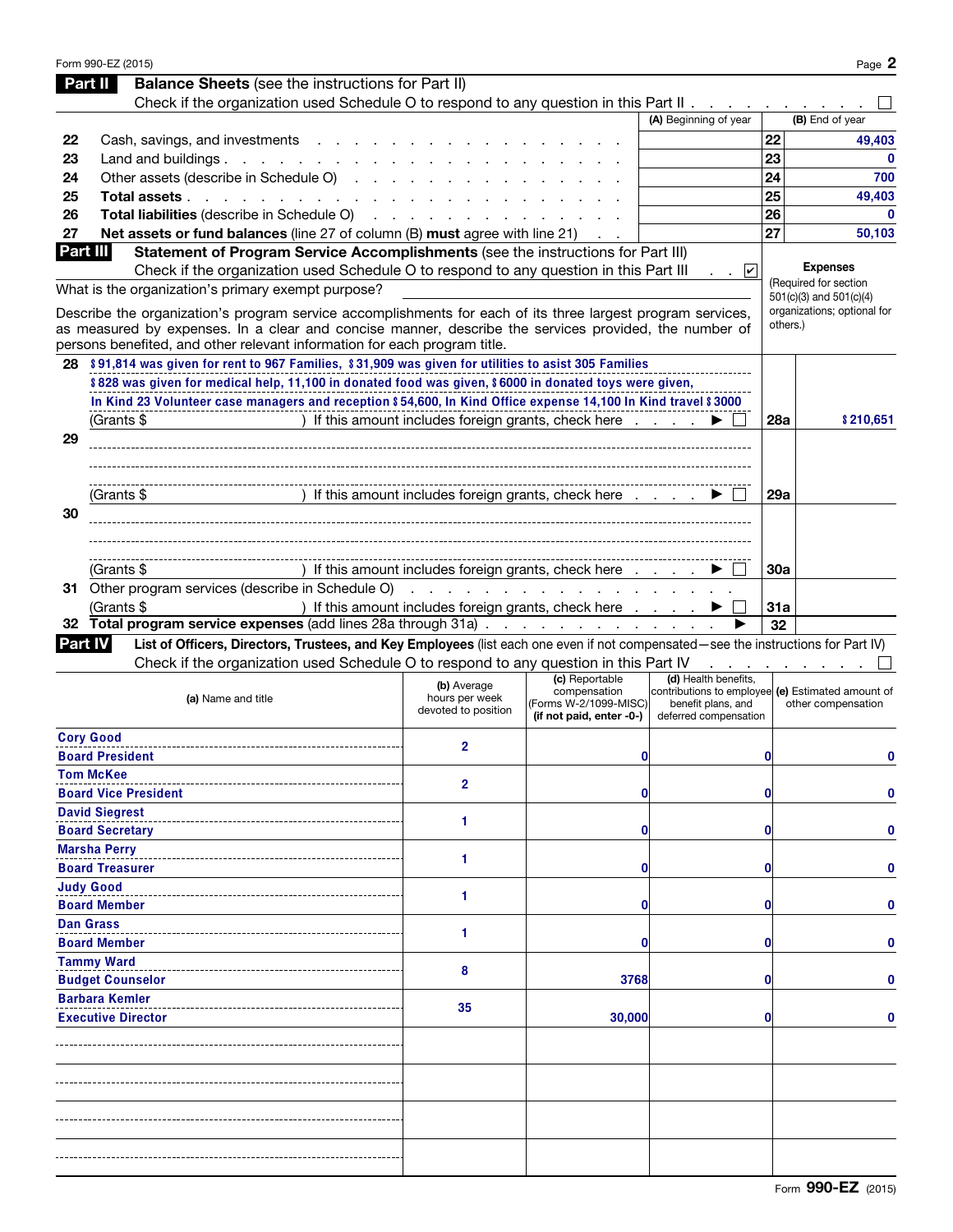|          | Form 990-EZ (2015)                                                                                                                                                                                                                                                                                                                                                                                                                                                                                 |                        |                  | Page 3             |
|----------|----------------------------------------------------------------------------------------------------------------------------------------------------------------------------------------------------------------------------------------------------------------------------------------------------------------------------------------------------------------------------------------------------------------------------------------------------------------------------------------------------|------------------------|------------------|--------------------|
| Part V   | Other Information (Note the Schedule A and personal benefit contract statement requirements in the<br>instructions for Part V) Check if the organization used Schedule O to respond to any question in this Part V                                                                                                                                                                                                                                                                                 |                        |                  |                    |
|          |                                                                                                                                                                                                                                                                                                                                                                                                                                                                                                    |                        | <b>Yes</b>       | <b>No</b>          |
| 33       | Did the organization engage in any significant activity not previously reported to the IRS? If "Yes," provide a<br>detailed description of each activity in Schedule O<br>and the state of the state of the                                                                                                                                                                                                                                                                                        | 33                     |                  | V                  |
| 34       | Were any significant changes made to the organizing or governing documents? If "Yes," attach a conformed<br>copy of the amended documents if they reflect a change to the organization's name. Otherwise, explain the<br>change on Schedule O (see instructions)<br>and the contract of the contract of the contract of the contract of the contract of the contract of the contract of the contract of the contract of the contract of the contract of the contract of the contract of the contra | 34                     |                  | V                  |
| 35а      | Did the organization have unrelated business gross income of \$1,000 or more during the year from business<br>activities (such as those reported on lines 2, 6a, and 7a, among others)?                                                                                                                                                                                                                                                                                                            | 35a                    |                  | V                  |
| b        | If "Yes," to line 35a, has the organization filed a Form 990-T for the year? If "No," provide an explanation in Schedule O                                                                                                                                                                                                                                                                                                                                                                         | 35b                    |                  | V                  |
| C        | Was the organization a section 501(c)(4), 501(c)(5), or 501(c)(6) organization subject to section 6033(e) notice,<br>reporting, and proxy tax requirements during the year? If "Yes," complete Schedule C, Part III                                                                                                                                                                                                                                                                                | 35c                    |                  | V                  |
| 36       | Did the organization undergo a liquidation, dissolution, termination, or significant disposition of net assets<br>during the year? If "Yes," complete applicable parts of Schedule N<br>and the state of the state of                                                                                                                                                                                                                                                                              | 36                     |                  | V                  |
| 37a      | Enter amount of political expenditures, direct or indirect, as described in the instructions $\blacktriangleright$   37a                                                                                                                                                                                                                                                                                                                                                                           |                        |                  |                    |
| b<br>38a | Did the organization file Form 1120-POL for this year?<br>Did the organization borrow from, or make any loans to, any officer, director, trustee, or key employee or were<br>any such loans made in a prior year and still outstanding at the end of the tax year covered by this return?                                                                                                                                                                                                          | 37 <sub>b</sub><br>38a |                  | V<br>V             |
| b        | 38b<br>If "Yes," complete Schedule L, Part II and enter the total amount involved<br>and a state of                                                                                                                                                                                                                                                                                                                                                                                                |                        |                  |                    |
| 39       | Section 501(c)(7) organizations. Enter:                                                                                                                                                                                                                                                                                                                                                                                                                                                            |                        |                  |                    |
| а        | Initiation fees and capital contributions included on line 9<br>39a                                                                                                                                                                                                                                                                                                                                                                                                                                |                        |                  |                    |
| b        | 39 <sub>b</sub><br>Gross receipts, included on line 9, for public use of club facilities                                                                                                                                                                                                                                                                                                                                                                                                           |                        |                  |                    |
| 40a      | Section 501(c)(3) organizations. Enter amount of tax imposed on the organization during the year under:<br>section 4911 ▶<br>; section 4912 $\blacktriangleright$<br>; section 4955                                                                                                                                                                                                                                                                                                                |                        |                  |                    |
| b        | Section 501(c)(3), 501(c)(4), and 501(c)(29) organizations. Did the organization engage in any section 4958                                                                                                                                                                                                                                                                                                                                                                                        |                        |                  |                    |
|          | excess benefit transaction during the year, or did it engage in an excess benefit transaction in a prior year<br>that has not been reported on any of its prior Forms 990 or 990-EZ? If "Yes," complete Schedule L, Part I                                                                                                                                                                                                                                                                         | 40 <sub>b</sub>        |                  | V                  |
| c        | Section 501(c)(3), 501(c)(4), and 501(c)(29) organizations. Enter amount of tax imposed<br>on organization managers or disqualified persons during the year under sections 4912,                                                                                                                                                                                                                                                                                                                   |                        |                  |                    |
| d        | Section 501(c)(3), 501(c)(4), and 501(c)(29) organizations. Enter amount of tax on line                                                                                                                                                                                                                                                                                                                                                                                                            |                        |                  |                    |
| е        | All organizations. At any time during the tax year, was the organization a party to a prohibited tax shelter                                                                                                                                                                                                                                                                                                                                                                                       | 40e                    |                  |                    |
| 41       | List the states with which a copy of this return is filed $\blacktriangleright$ Indiana                                                                                                                                                                                                                                                                                                                                                                                                            |                        |                  |                    |
| 42a      | The organization's books are in care of > Terry Sauer<br>Telephone no. <i>▶</i>                                                                                                                                                                                                                                                                                                                                                                                                                    | 219-241-0123           |                  |                    |
|          | Located at ▶ 61 Indiana ave suite D Valparaiso IN<br>$ZIP + 4$                                                                                                                                                                                                                                                                                                                                                                                                                                     | 46383-5500             |                  |                    |
|          | Located at $\triangleright$ 0.1 multima ave surre D variation in the contract of the calendar year, did the organization have an interest in or a signature or other authority over b. At any time during the calendar year, did the or<br>a financial account in a foreign country (such as a bank account, securities account, or other financial account)?<br>If "Yes," enter the name of the foreign country: ▶                                                                                | 42b                    | Yes <sub>1</sub> | No.<br>V           |
|          | See the instructions for exceptions and filing requirements for FinCEN Form 114, Report of Foreign Bank and<br>Financial Accounts (FBAR).                                                                                                                                                                                                                                                                                                                                                          |                        |                  |                    |
| c        | At any time during the calendar year, did the organization maintain an office outside the U.S.?<br>If "Yes," enter the name of the foreign country: ▶                                                                                                                                                                                                                                                                                                                                              | 42c                    |                  | V                  |
| 43       | Section 4947(a)(1) nonexempt charitable trusts filing Form 990-EZ in lieu of Form 1041-Check here<br>and enter the amount of tax-exempt interest received or accrued during the tax year $\ldots$ $\ldots$<br>43                                                                                                                                                                                                                                                                                   |                        |                  |                    |
|          |                                                                                                                                                                                                                                                                                                                                                                                                                                                                                                    |                        | Yes              | No                 |
| 44a      | Did the organization maintain any donor advised funds during the year? If "Yes," Form 990 must be                                                                                                                                                                                                                                                                                                                                                                                                  | 44a                    |                  | V                  |
| b        | Did the organization operate one or more hospital facilities during the year? If "Yes," Form 990 must be<br>completed instead of Form 990-EZ<br>and the contract of the contract of the contract of the contract of the contract of                                                                                                                                                                                                                                                                | 44b                    |                  | V                  |
| c        | Did the organization receive any payments for indoor tanning services during the year?                                                                                                                                                                                                                                                                                                                                                                                                             | 44c                    |                  |                    |
| d        | If "Yes" to line 44c, has the organization filed a Form 720 to report these payments? If "No," provide an                                                                                                                                                                                                                                                                                                                                                                                          |                        |                  |                    |
|          | explanation in Schedule O<br>de la capital de la capital de la capital de la capital de la capital de la capital de                                                                                                                                                                                                                                                                                                                                                                                | 44d                    |                  | V                  |
| 45а      | Did the organization have a controlled entity within the meaning of section 512(b)(13)?                                                                                                                                                                                                                                                                                                                                                                                                            | 45a                    |                  | $\boldsymbol{\nu}$ |
| b        | Did the organization receive any payment from or engage in any transaction with a controlled entity within the<br>meaning of section 512(b)(13)? If "Yes," Form 990 and Schedule R may need to be completed instead of                                                                                                                                                                                                                                                                             | 45b                    |                  | V                  |
|          |                                                                                                                                                                                                                                                                                                                                                                                                                                                                                                    |                        |                  |                    |

|  | Form 990-EZ (2015) |  |
|--|--------------------|--|
|--|--------------------|--|